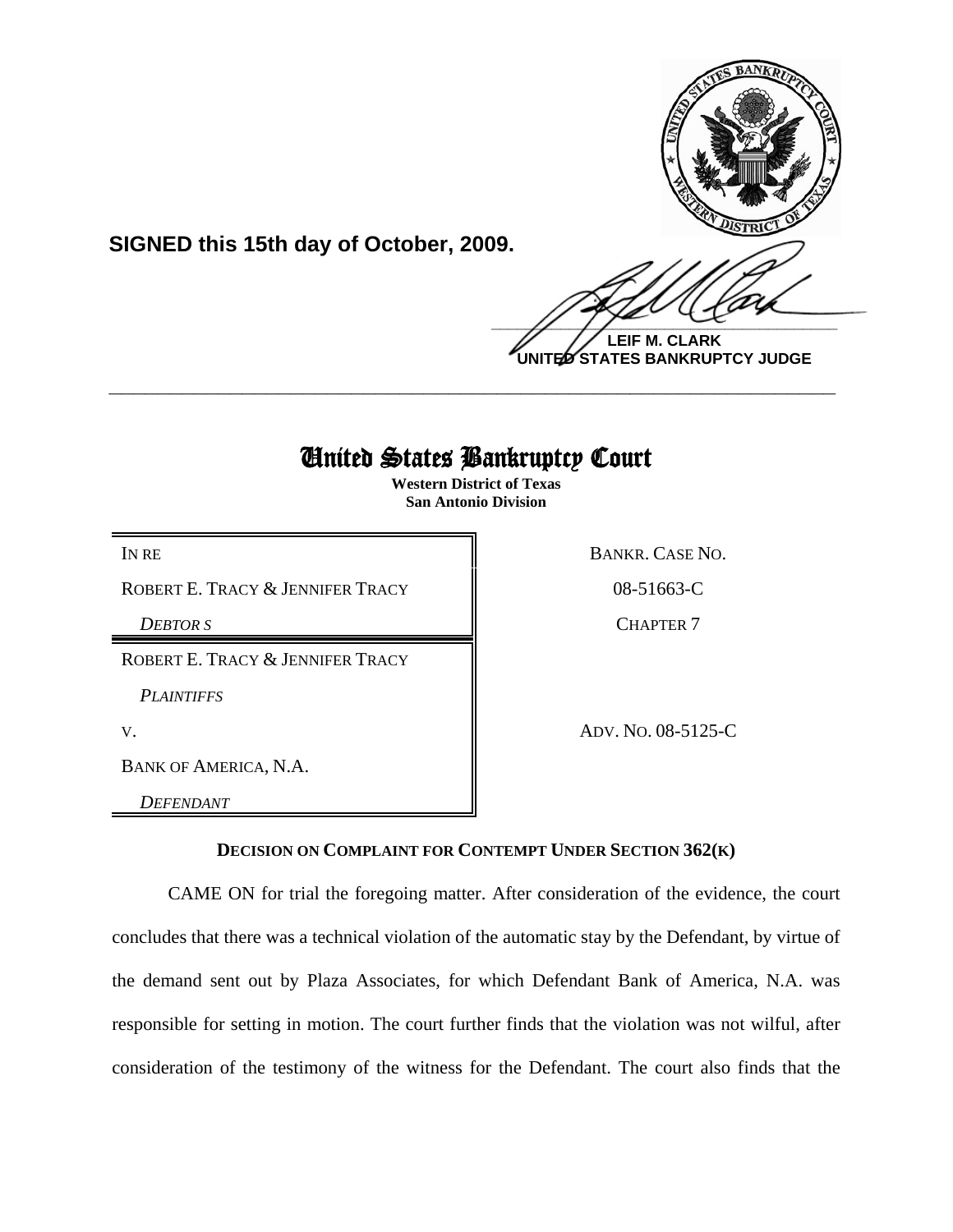exculpatory language contained on the bottom of the demand letter is not effective to render the demand "not a demand." That is, the demand violates the stay by virtue of being made, regardless of the exculpatory language on the written demand.

The court further finds that the Plaintiff suffered actual damages in the amount of attorneys' fees for the prosecution of this adversary proceeding. The court finds that the Plaintiff did not suffer further actual damages. The court further finds that, on the facts of this case, punitive damages are not warranted. The court further finds that no further injunction is required in this case, nor is the court justified on the facts of this case in enjoining Bank of America, N.A. in cases not currently before this court.

As a matter of law, a violation of the automatic stay is actionable under section  $362(k)$ . Damages are limited to actual damages, including reasonable attorneys' fees expended to vindicate the automatic stay. Even an innocent violation may be actionable. In the case of a lender such as Bank of America, N.A., such lenders are expected to put in place procedures to prevent such stay violations from occurring. It is for that reason that an assessment of attorneys' fees in favor of the Plaintiffs is appropriate here. By the same token however, lack of sufficient care in preventing such violations is not the same as malice or wilfulness on the part of the lender. Without wilful misconduct or malice, punitive damages are not warranted.

The evidence did not establish by a preponderance that the Plaintiffs in fact suffered any actual damages beyond the incurrence of attorneys' fees in this case. While the court is sympathetic that debtors have a right to expect not to be subject to collection actions after the petition is filed, debtors should not look at non-wilful violations as the functional equivalent of winning the lottery. It is enough of a penalty here that the Defendant must pay the Plaintiffs' attorneys' fees. No other award is justified either by the evidence or by public policy.